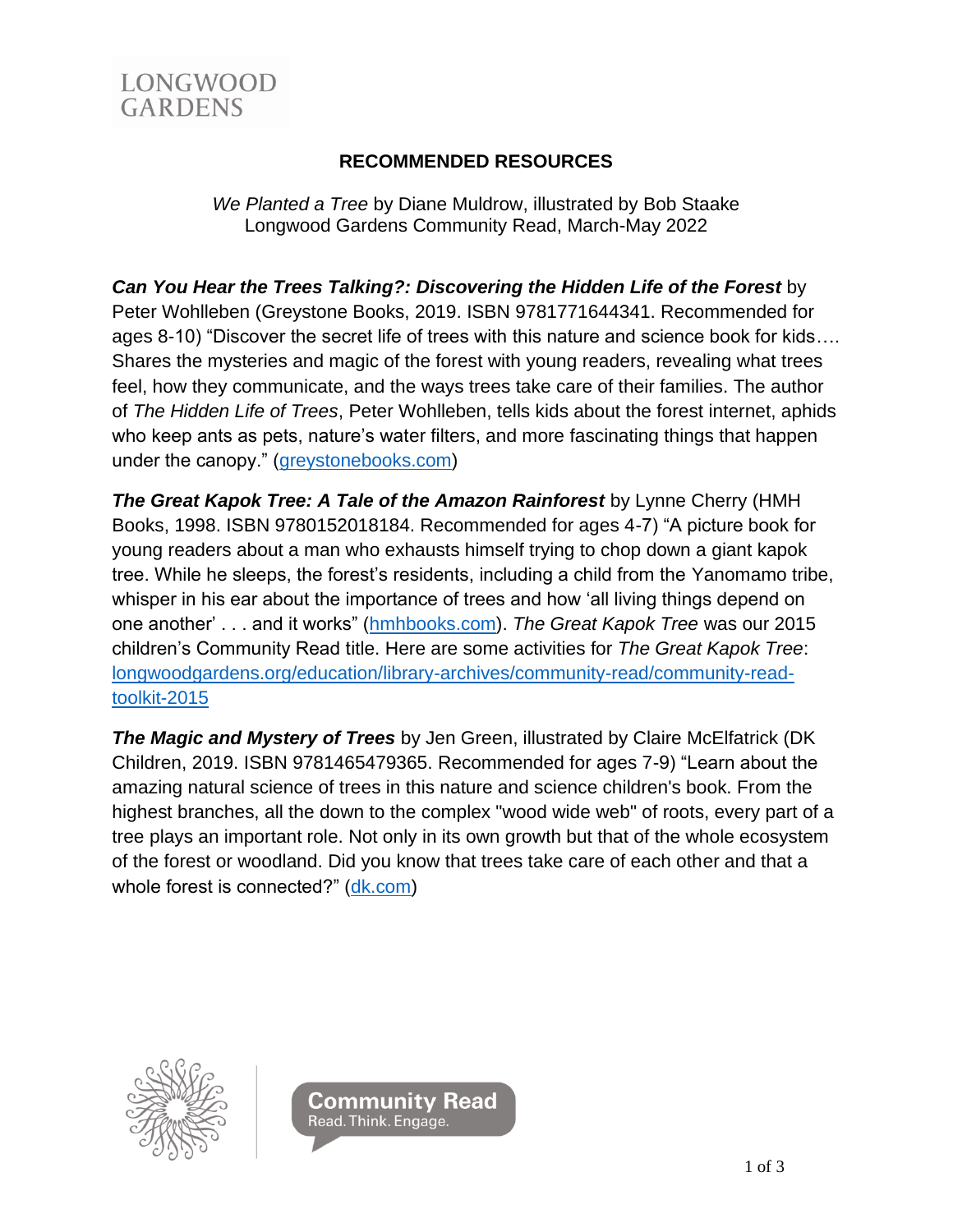

*Our Tree Named Steve* by Alan Zweibel, illustrated by David Catrow (Penguin Random House, 2007. ISBN 9780142407431. Recommended for ages 2-5 years) "*'Dear Kids, A long time ago, when you were little, Mom and I took you to where we wanted to build a house...I remember there was one tree, however, that the three of you couldn't stop staring at...*' After the family spares him from the builders, Steve the tree quickly works his way into their lives. He holds their underwear when the dryer breaks down, he's there when Adam and Lindsay get their first crushes, and he's the centerpiece at their outdoor family parties." [\(penguinrandomhouse.com\)](http://www.penguinrandomhouse.com/)

*Redwoods* by Jason Chin (Macmillan Publishers, 2017. ISBN 9781250186256. Recommended for ages 4-8) "A subway trip is transformed when a young boy happens upon a book about redwood forests. As he reads the information unfolds, and with each new bit of knowledge, he travels--all the way to California to climb into the Redwood canopy." [\(macmillan.com\)](http://www.macmillan.com/)

*Tell Me, Tree: All About Trees for Kids* by Gail Gibbons (Little, Brown and Company, 2002. ISBN 9780316309035. Recommended for ages 4-8) "Trees shelter and surround us. Their leaves offer shade from the hot summer sun. In autumn, they dazzle us with color. In winter, they stand tall against a cold and snowy background. Trees may look solitary, but each one is teeming with life. *Tell Me, Tree* is a child's guide to the wide variety of trees that surround us, including how to identify them the structure of trees, with cut-away illustrations and labels. The book also includes an explanation of photosynthesis and a special section on how to make a tree identification book of your own." [\(lbyr.com\)](http://www.lbyr.com/)

*The Tree Book: For Kids and Their Grown-ups* written and illustrated by Gina Ingoglia (Brooklyn Botanic Garden, 2013. ISBN 9781889538860. Recommended for ages 8-12) "*The Tree Book*'s beautiful illustrations show buds, leaf, flower, fruit, and seed of 33 trees that grow in North America. Histories of each tree bring to life its character and significance to us, while introductory chapters explore the science and magic of these gentle green giants." [\(bbg.org\)](http://www.bbg.org/)